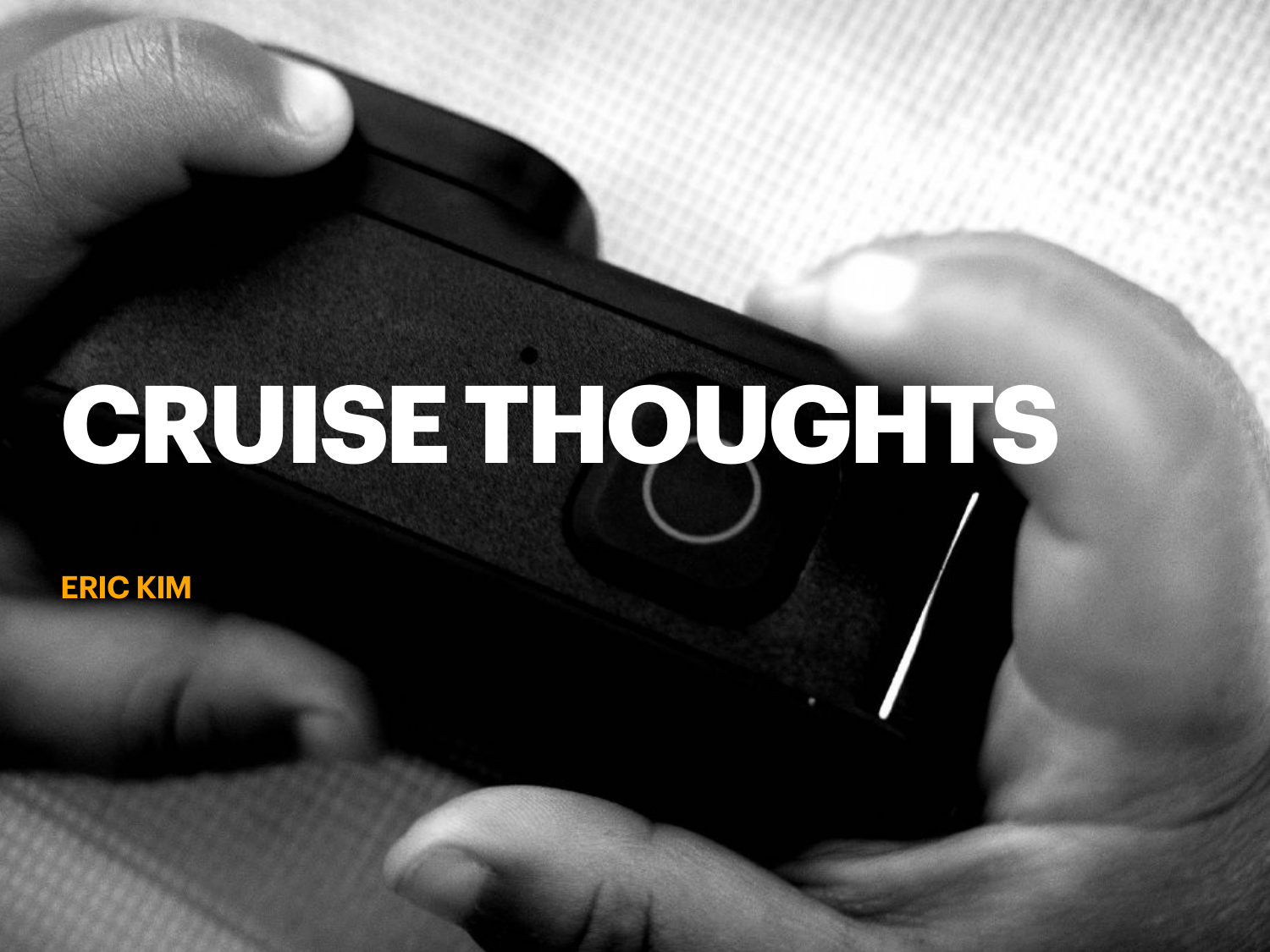# **HIGH VISIBILITY OR LOW-VISIBILITY?**

**DO YOU WANT TO BE SEEN, OR NOT?**

A thought— when is it is better to be highvisibility (if you're a freeway worker), and when is it better to be stealth (low-visibility) like a stealth fighter jet?

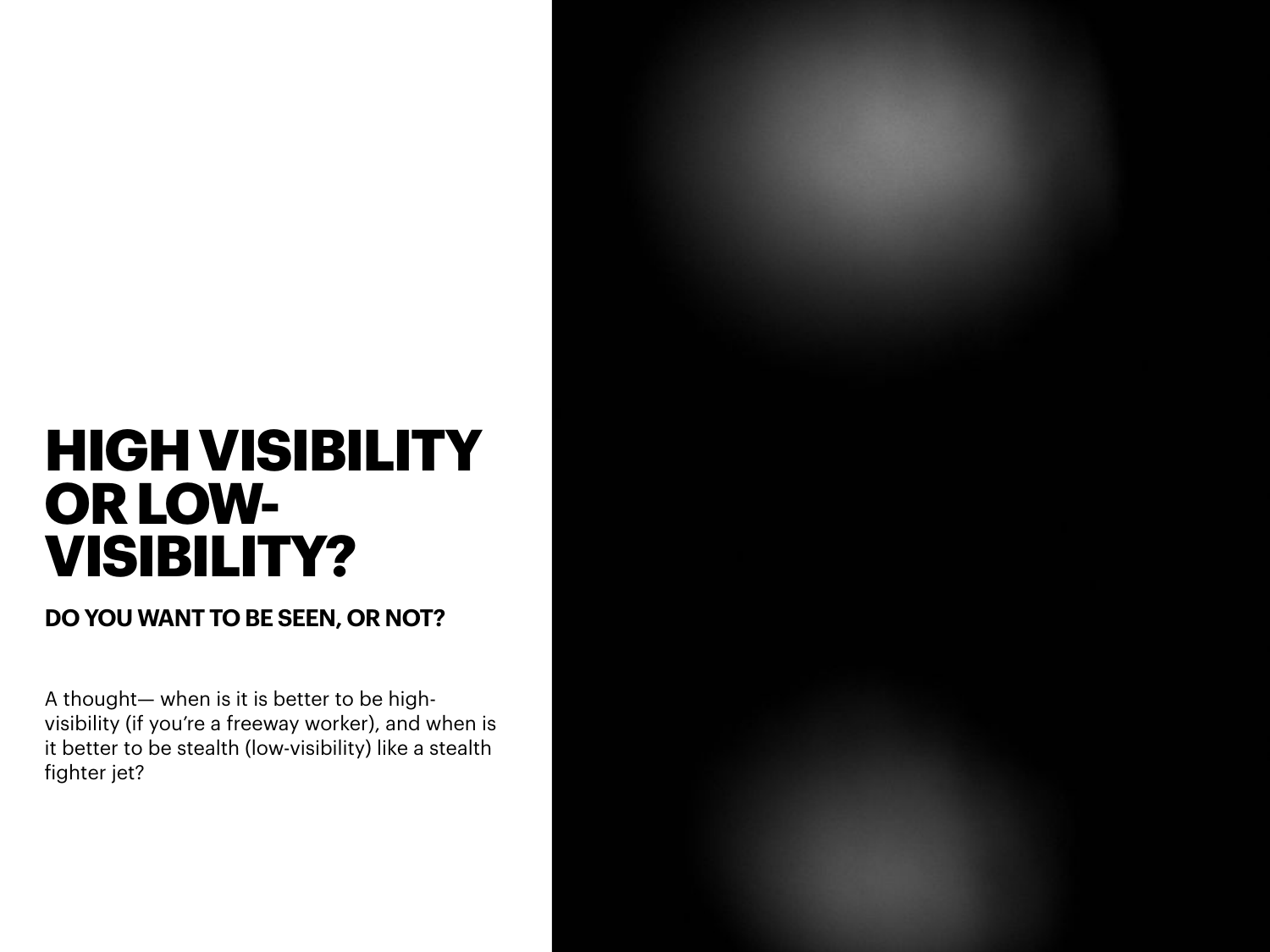

# **HOARDING VS MINIMALISM**

**DEPENDS ON THE SITUATION.**

When is it better to be a hoarder and to 'overpack' (if you're on a 7 day cruise, with no access to stuff). When is it better to be minimalist? (If you're living on the road nomadically for a year, and you need to travel as lightly as humanly possible).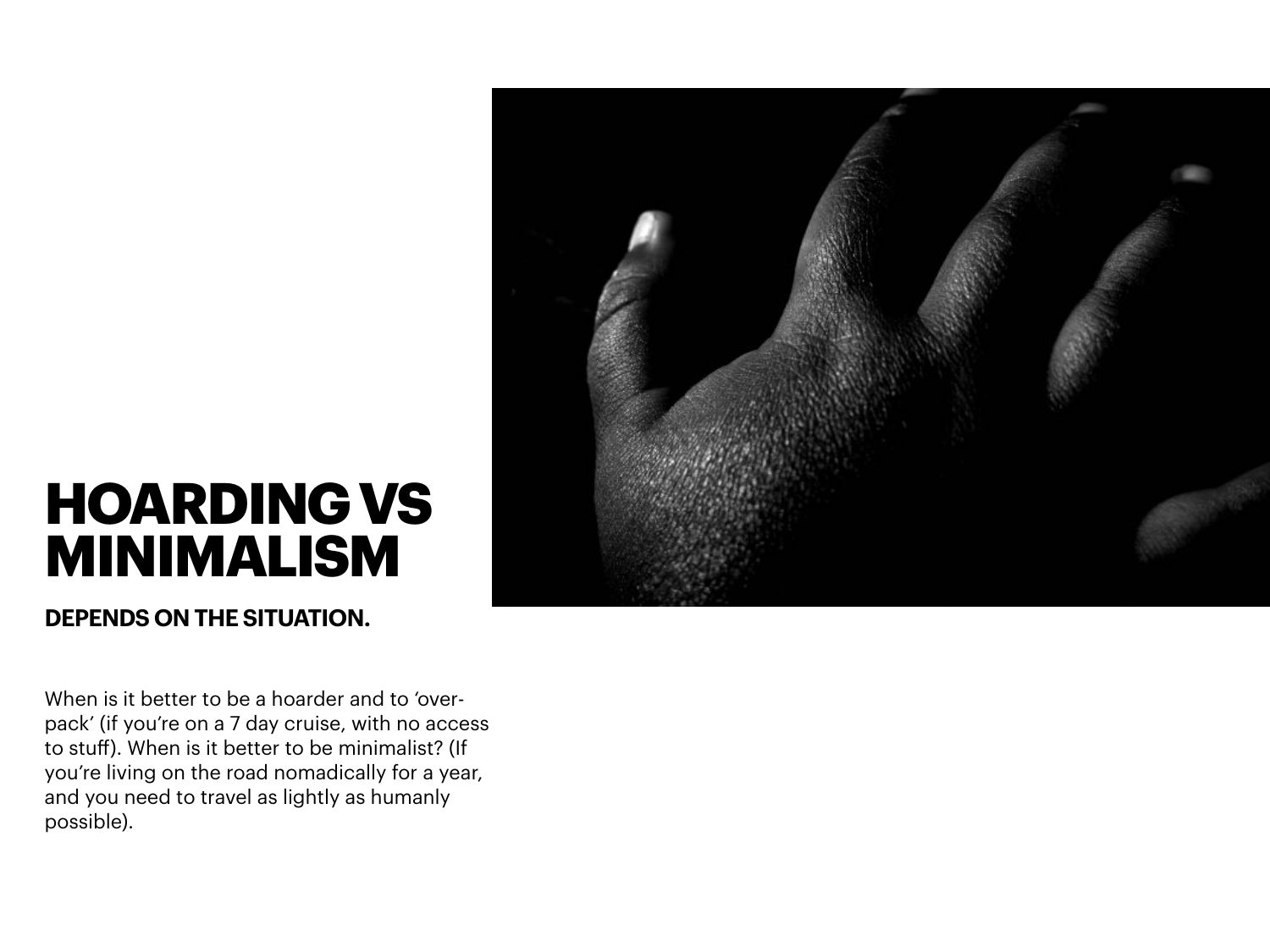

### **THE BEST WAY TO DISCONNECT**

### **TIE YOURSELF TO THE MAST LIKE ULYSSES**

Go on a 7-day cruise. No access to the internet.

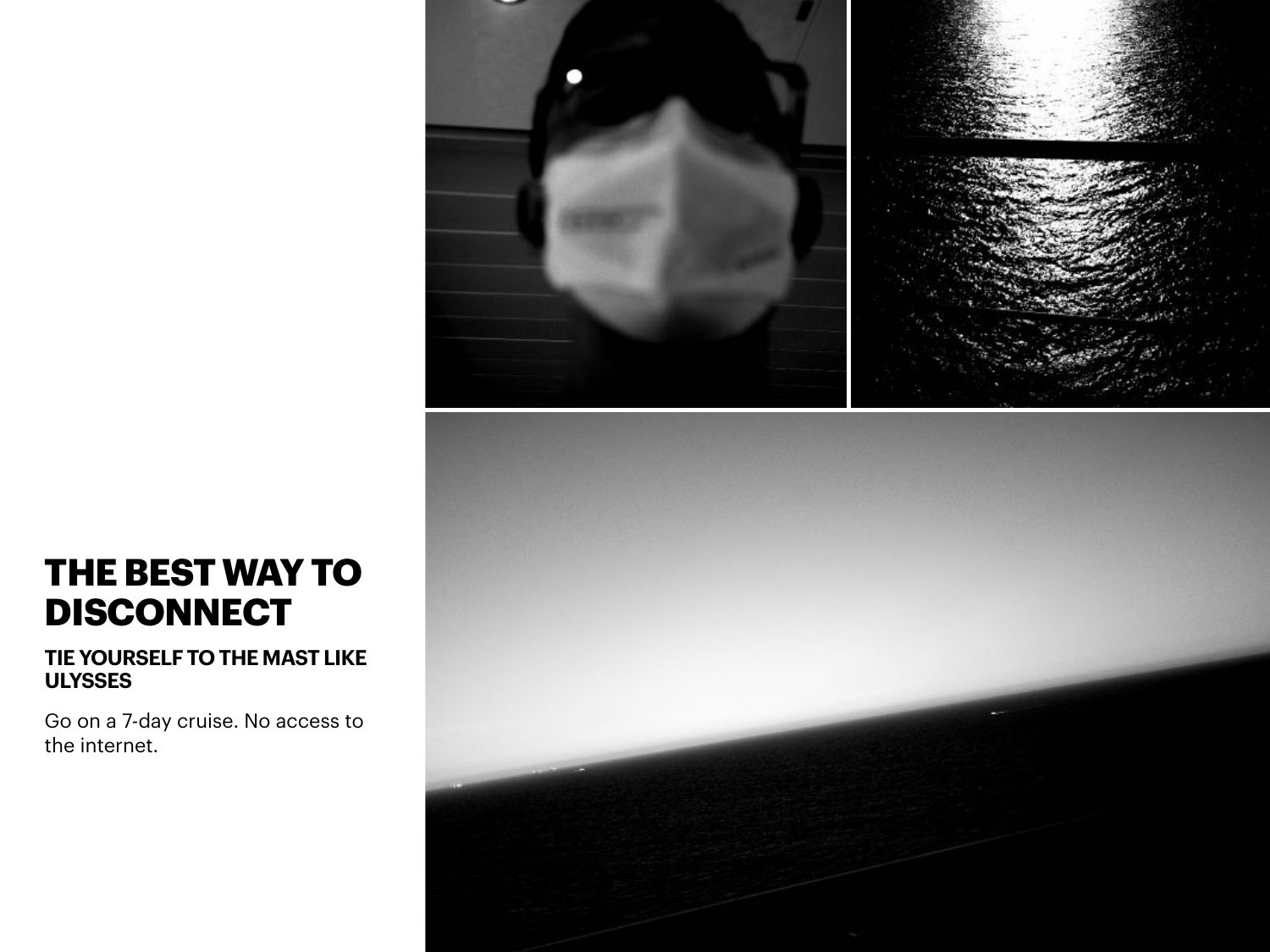



#### **THE STOIC-SPARTAN SCHOOL OF HARD PARENTING**

I don't want my child Seneca to be soft. I train him hard and feel zero remorse. Why? It is 'good' for him.



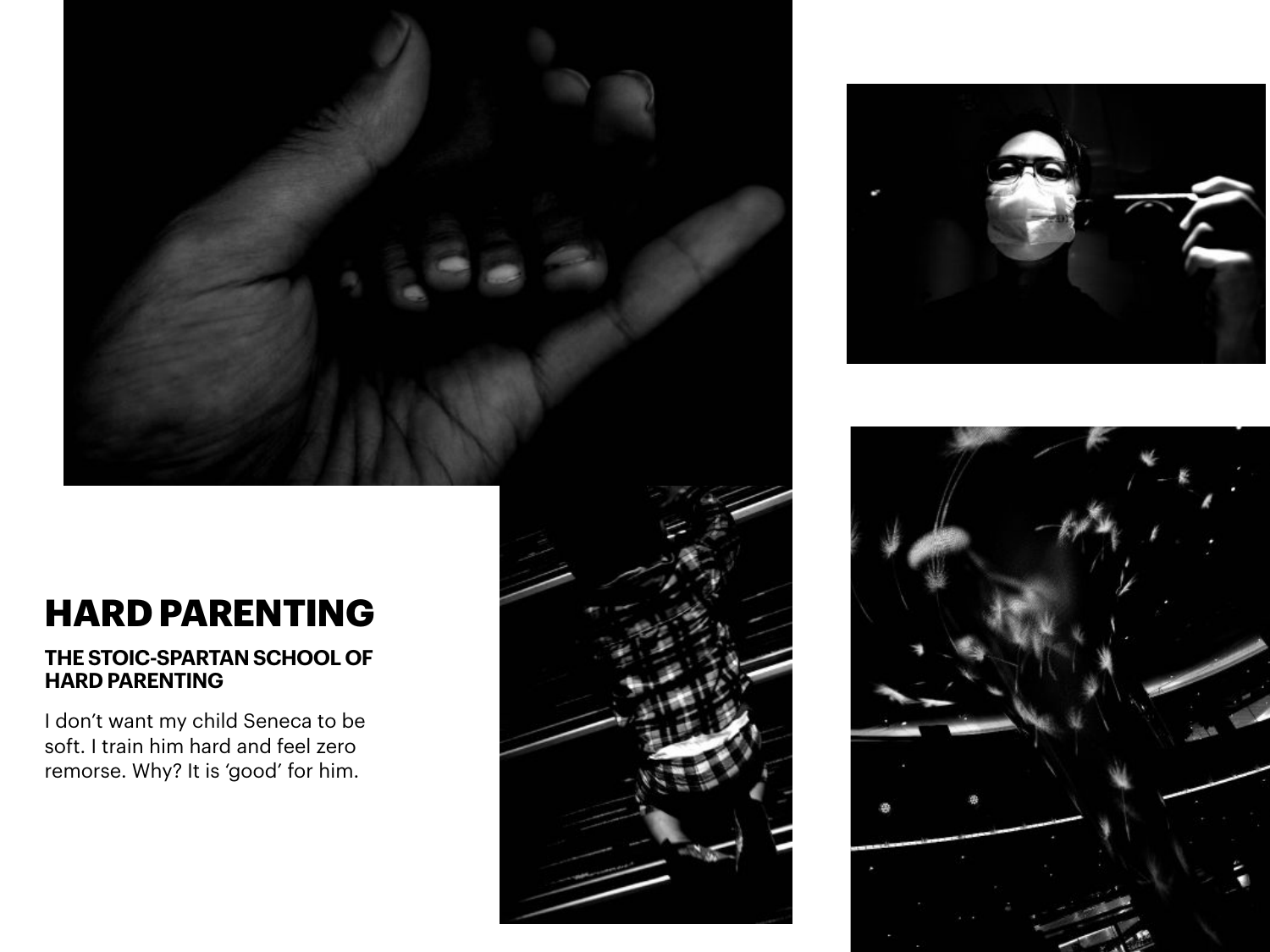

**THE AMERICAN WAY?**

Once you maximize your happiness and fun in life, then what?

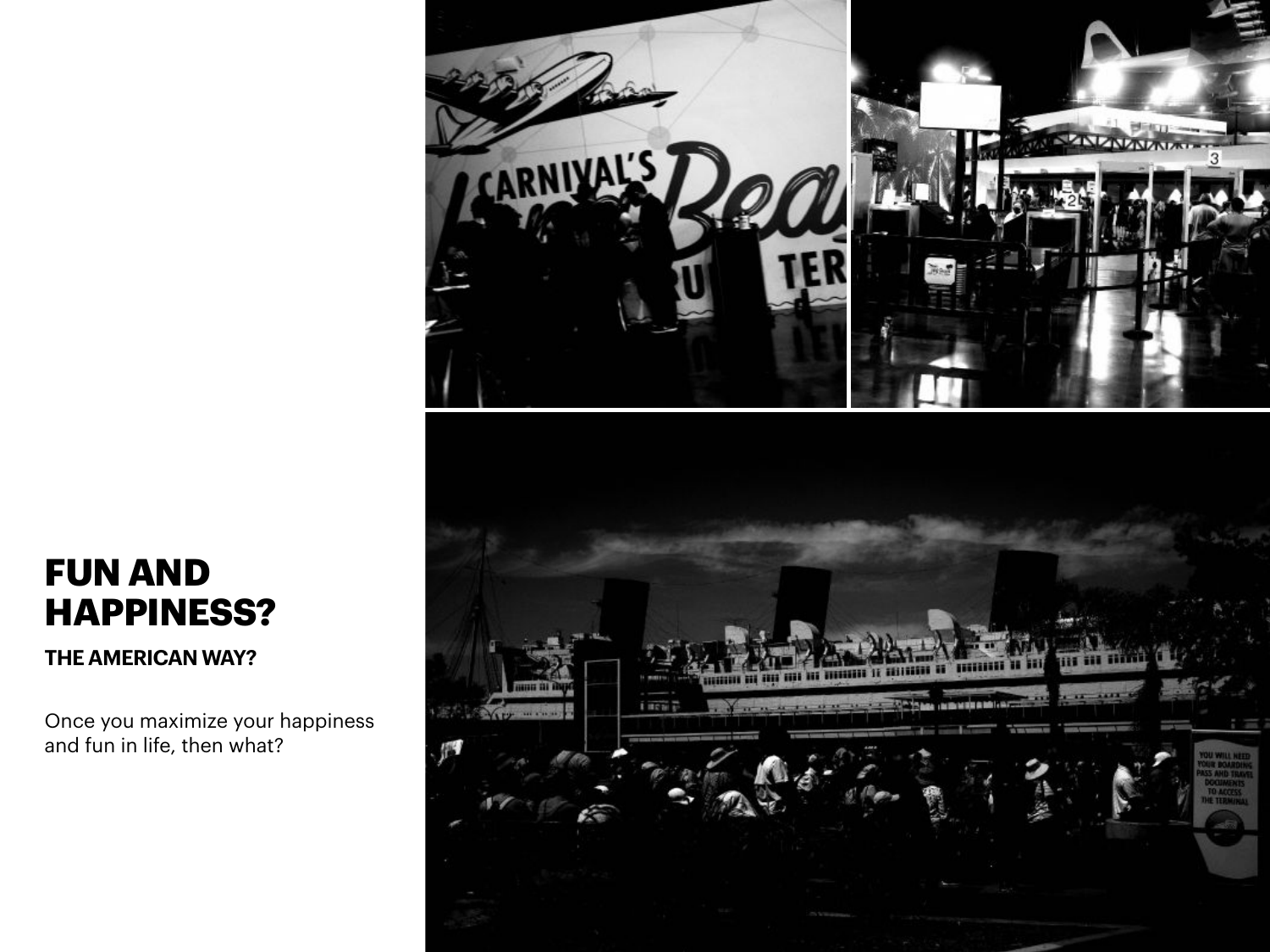



# **CRUISE AS PSEUDO-UTOPIA**

**IT LACKS NOTHING.**

You travel, all your food is taken care of (buffet, and 'fine dining' sit down dining), social interaction, the gym (Carnival Panorama cruise even has 100 pound dumbbells!), infinite options for relaxation, swimming and activities, etc. Also stopping by some locations. Unlimited coffee on tap.

What else does one 'need' in life?

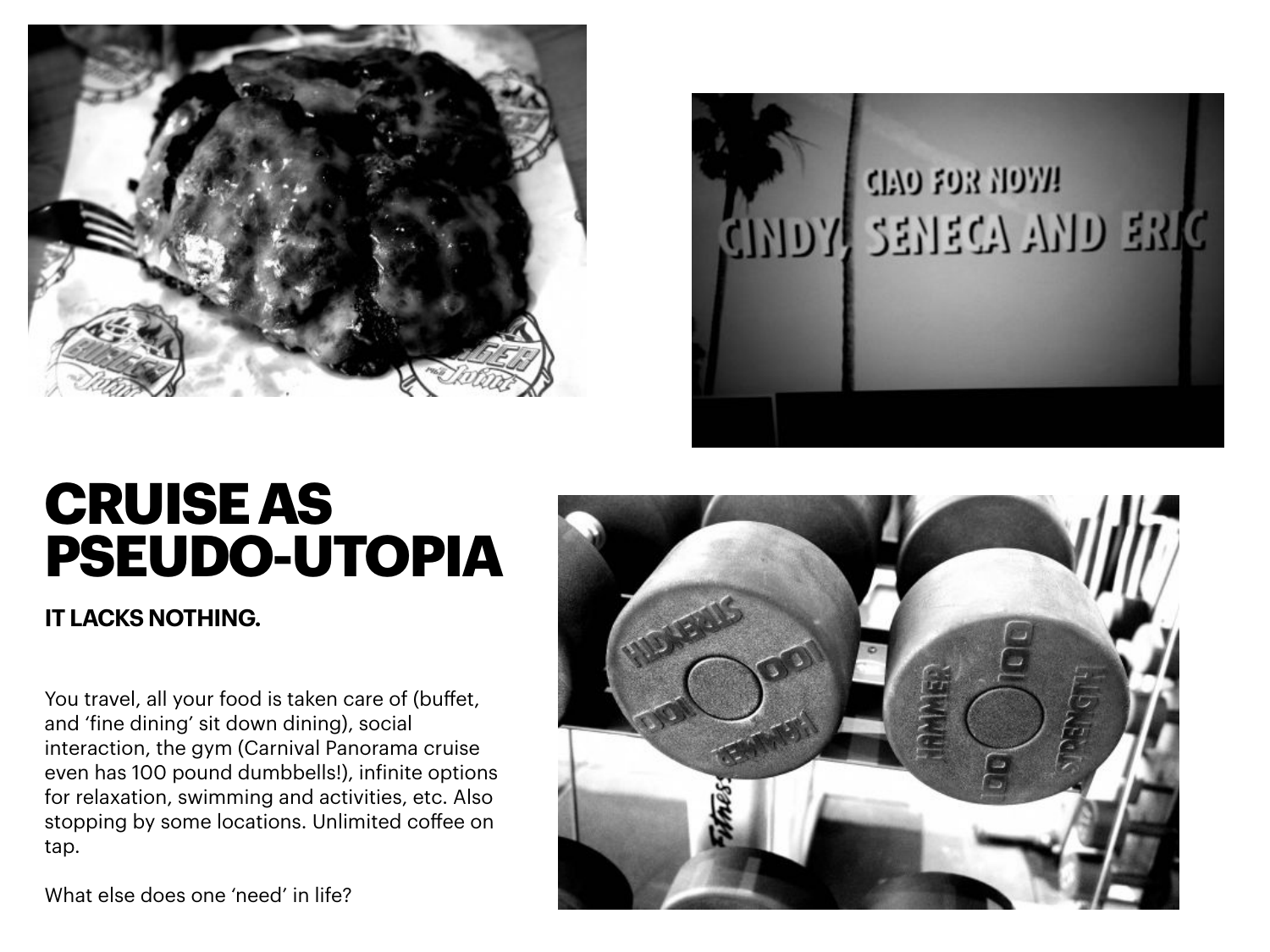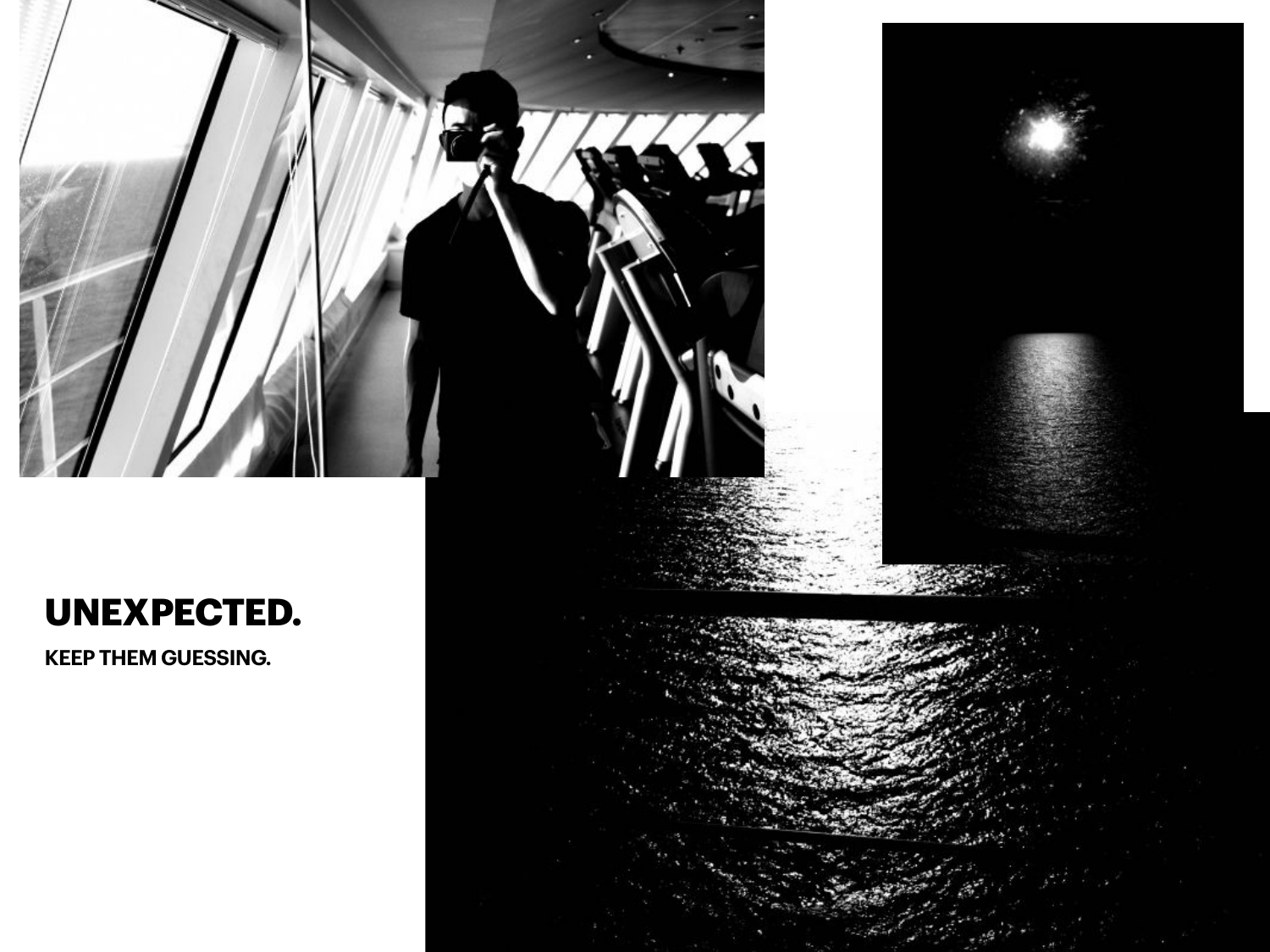# **DON'T BORE YOURSELF.**

### **KEEP IT INTERESTING FOR YOU.**

When you're creating stuff, making stuff, writing, etc — prevent yourself from making things which bore you, or seem predictable to you.

To shock, awe, surprise others (especially yourself) is the goal.

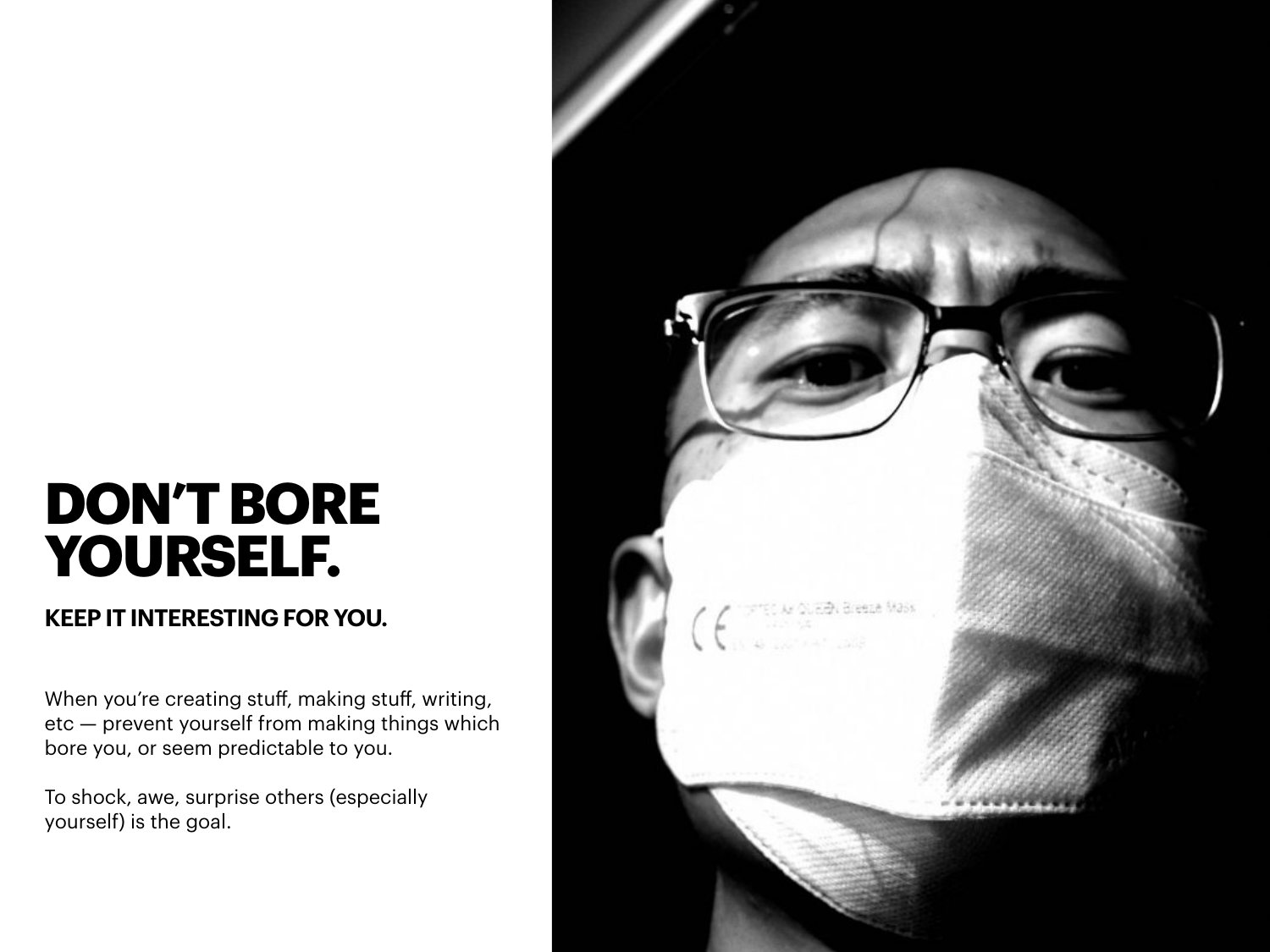### **MOST PEOPLE AREN'T INTERESTING.**

**INTER PARES**

Avoid interacting with uninteresting people. Seek your equals. And if you cannot, seek your equals in history (dead artists, dead philosophers and entrepreneurs), or currently living ones like Elon Musk/Kanye West.

Your goal: **become more interesting.**



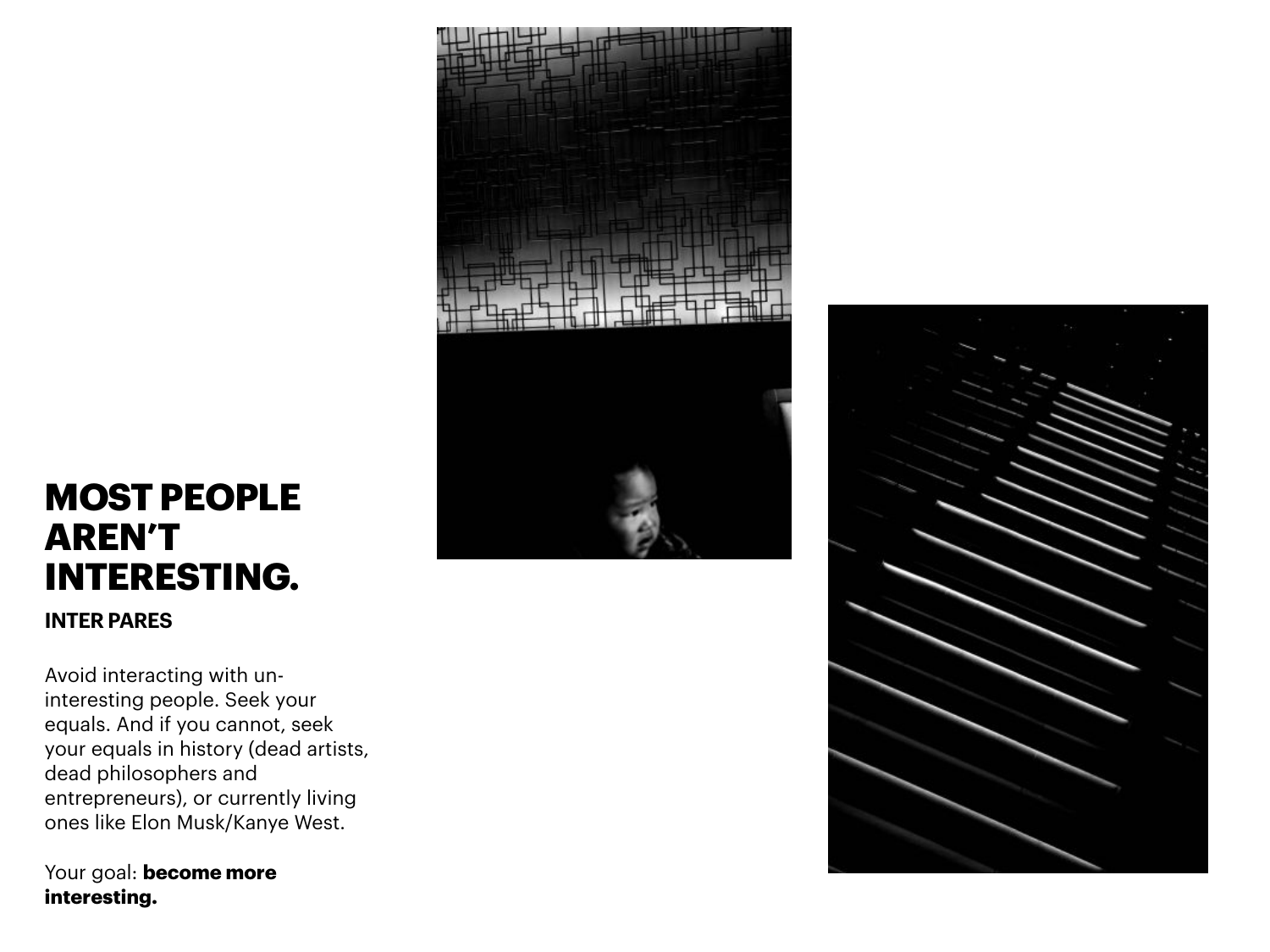



## **CRUISE HACKS**

#### **CRUISE AS THE BEST PLACE TO BE PRODUCTIVE?**

No breakfast, no lunch. When you wake up, tons of (free) coffee. During the day, walk around, think, shoot photos, write. Workout in the cruise gym (100 pound dumbbells), then hit either the burger buffet (order 10+ beef patties) or go to dinner and have unlimited steaks.

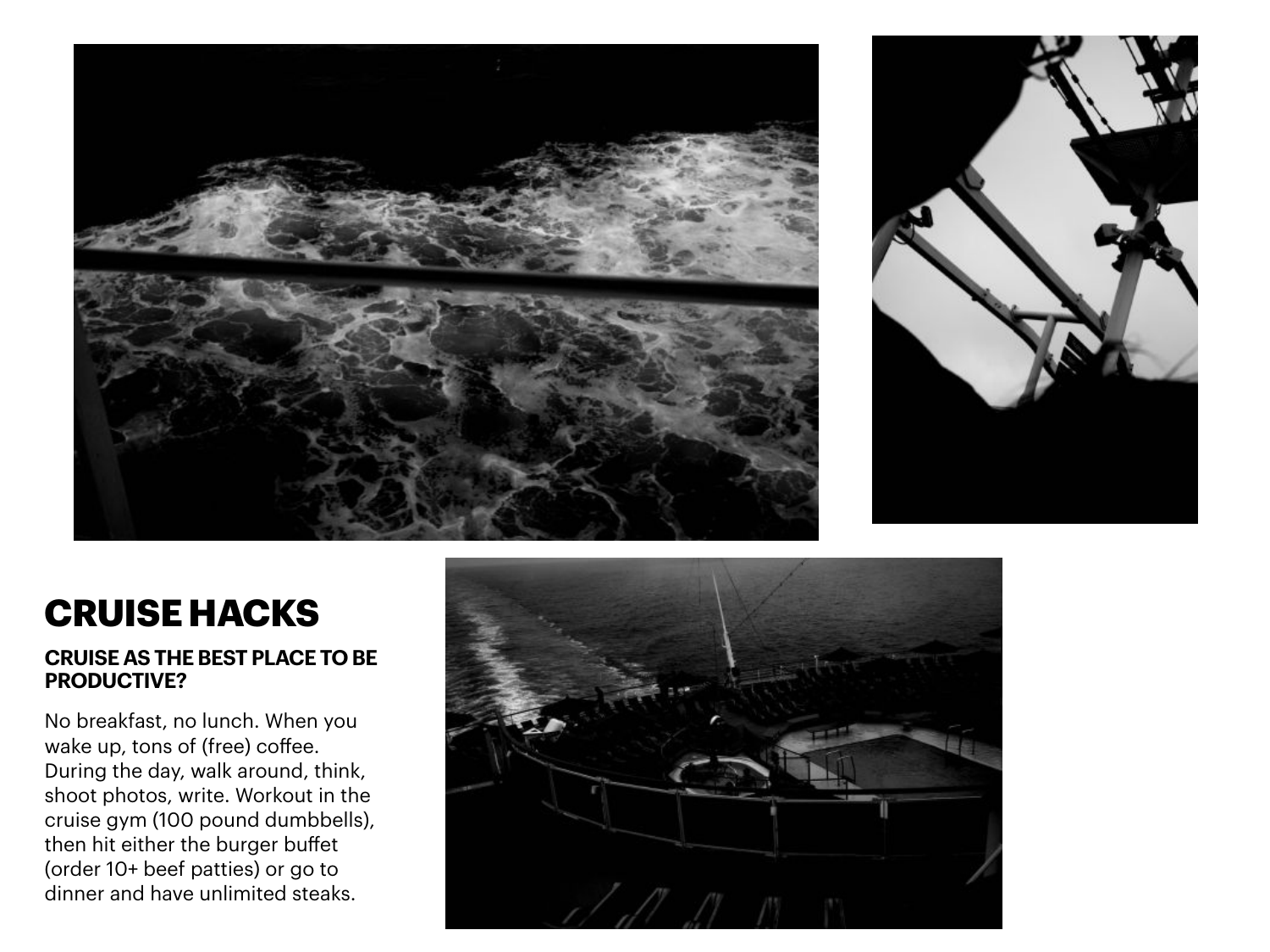### **WHAT TO QUANTIFY, WHAT \****NOT***\* TO QUANTIFY?**

### **YOU DECIDE.**

Quantify how much meat you eat in a day (how many burger patties, how many eggs, how many steaks), and your PR's (personal records) for your 'one rep max' lifts in deadlift, squat, dumbbell press, bench, etc. Quantify the number of Bitcoin you own (or aspire to own).

What \**NOT*\* to quantify: your bank account, your weight (impossible to know how much of your weight is fat vs muscle mass), social media followers, other numbers.